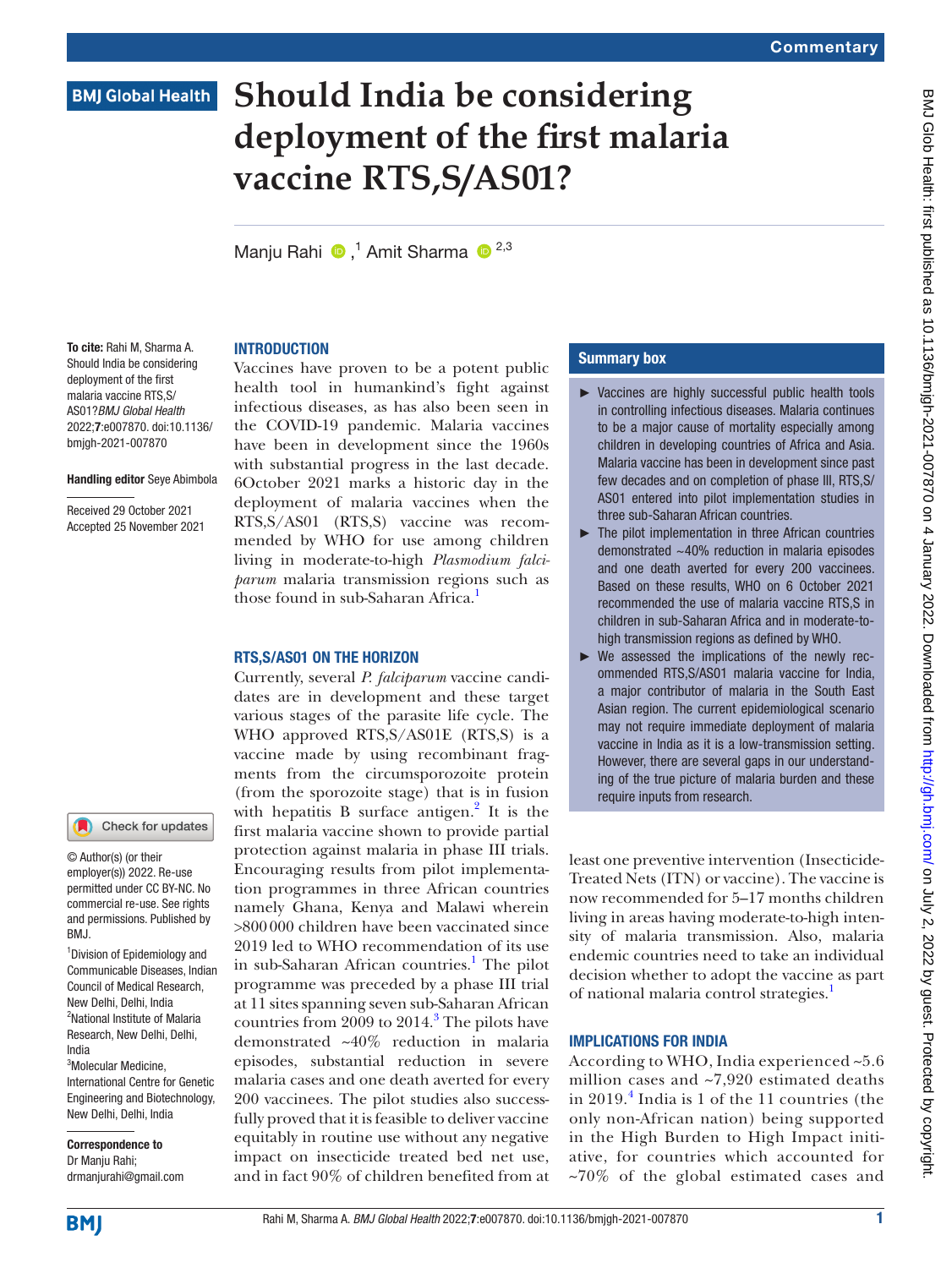### BMJ Global Health

deaths from malaria.<sup>[4](#page-2-3)</sup> As per the national malaria control programme of the country, there were 0.33 million reported cases and  $77$  deaths in  $2019$ . India harbours substantial burden of malaria due to *Plasmodium vivax* (47% of all malaria cases in 2019) and the epidemiological situation in India is further complicated by the overlapping distributions of *P. falciparum* and *P. vivax* malaria. There is disparity in number of cases and deaths reported by the national programme and those estimated by WHO. India's national programme data are based on malaria cases diagnosed in public health sector and do not include the possibly substantial caseload being managed by the private sector. WHO estimates are based on mathematical methods which take into consideration cases being treated in private sector and presumptive treatments in addition to other parameters. There has been a decline of 83.34% in malaria cases and 92% in malaria deaths in two decades between 2000 and 2019 as per national malaria control programme. Since 2012, India consistently has annual parasite incidence  $(API)$  less than one.<sup>[5](#page-2-4)</sup>

While recommending the first malaria vaccine, WHO has advised the countries to take an individual decision whether to adopt the vaccine as part of national malaria control strategies. As India is targeted for malaria elimination by 2030, it is important that India assesses the need of the vaccine given the current epidemiological scenario and other factors.

### India is a 'low-transmission setting'

As per WHO, intensity of transmission can be gauged by prevalence rate of *P. falciparum* in 2–10 year old children  $(PfPR_{210})$  or by number of cases per 1000 population at risk (API). High-transmission settings typically have *PfPR*≥35%or API of 450; moderate transmission is at *PfPR* of 10%–35% or API of 250–450, low-transmission settings are at *PfPR* of 1%–10% or 100–250 API and very low-transmission settings are marked by 0%-1% of *PfPR* or API<100.<sup>6</sup> Therefore, India as a country is categorised in very low-transmission settings by WHO estimates as well as those reported by the national malaria control programme. If more granular data are examined, that is, at district level (which is the administrative unit of national malaria programme), none of the 720 odd districts had API of more than 44 in 2019 thus bringing the districts in the bracket of very low-transmission settings. However, India has a weak surveillance system and its malaria numbers arise from public health sector only and thus is possibly undermining the real burden.<sup>7</sup> There is an urgent need to assess the malaria burden in private sector and also the hidden burden in community in form of asymptomatic and subpatent infections especially in case of forest malaria.<sup>8</sup>

### Few deaths

The reported mortality caused by malaria is negligible at 77 deaths in 2019 and the malaria vaccine's clear benefit is in preventing severity and deaths. In the national data capture system, data on severe cases is not accounted for. Also, owing to the weak healthcare infrastructure in India, especially in rural areas, severe cases of malaria may not have access to the suitable health facilities. To fill in the above gap, systematic studies are needed to estimate the severe cases of malaria in the community. $79$ 

### Significant *P. vivax* burden of India

Approximately half of malaria burden in India is due to *P. vivax*, which has its own challenges and cannot be resolved with this *P. falciparum* vaccine. Epidemiologically, India does not have exclusive *P. falciparum* or *P. vivax* areas in the country but rather has a mix of multiple species including *Plasmodium ovale* and *Plasmodium malariae*. [10](#page-2-8) Therefore, a vaccine combating *P. falciparum* only may create a false sense of security and failure of which (in case vaccinee contracts *P*. *vivax* malaria) can give rise to lack of trust and faith.

### Cost-effectiveness

In a WHO coordinated mathematical model study, significant public health impact of RTS,S/AS01 was predicted in scenario with  $PfPR_{2-10}$  of 10% to 65% corresponding to API of more than 250, that is, moderate and high transmissions. However, at  $PfPR_{9-10}$  of 3% the vaccine was deduced not to be  $\frac{1}{200}$  cost-effective.<sup>11</sup> Hence, India at its current low endemicity level may better divert its financial resources in providing the communities with interventions such as insecticide treated bednets, indoor residual spray and improvement of its healthcare infrastructure.

### **CONCLUSION**

The malaria vaccine RTS,S holds promise for hightransmission settings, such as African countries, but whether a similar situation exists in some endemic pockets of India remains unaddressed. Thus, there are crucial epidemiological gaps in the Indian settings that highlight the need for research. This will enable evidence-based strategies that may pave the way for RTS,S use in India and elsewhere.

Acknowledgements The authors thank DST for the JC Bose fellowship to AS. Collaborators Not applicable.

Contributors Both the authors contributed equally.

Funding The authors have not declared a specific grant for this research from any funding agency in the public, commercial or not-for-profit sectors.

Competing interests None declared.

Patient consent for publication Not applicable.

Ethics approval This study does not involve human participants.

Provenance and peer review Not commissioned; externally peer reviewed.

Data availability statement There are no data in this work.

Open access This is an open access article distributed in accordance with the Creative Commons Attribution Non Commercial (CC BY-NC 4.0) license, which permits others to distribute, remix, adapt, build upon this work non-commercially, and license their derivative works on different terms, provided the original work is properly cited, appropriate credit is given, any changes made indicated, and the use is non-commercial. See: <http://creativecommons.org/licenses/by-nc/4.0/>.